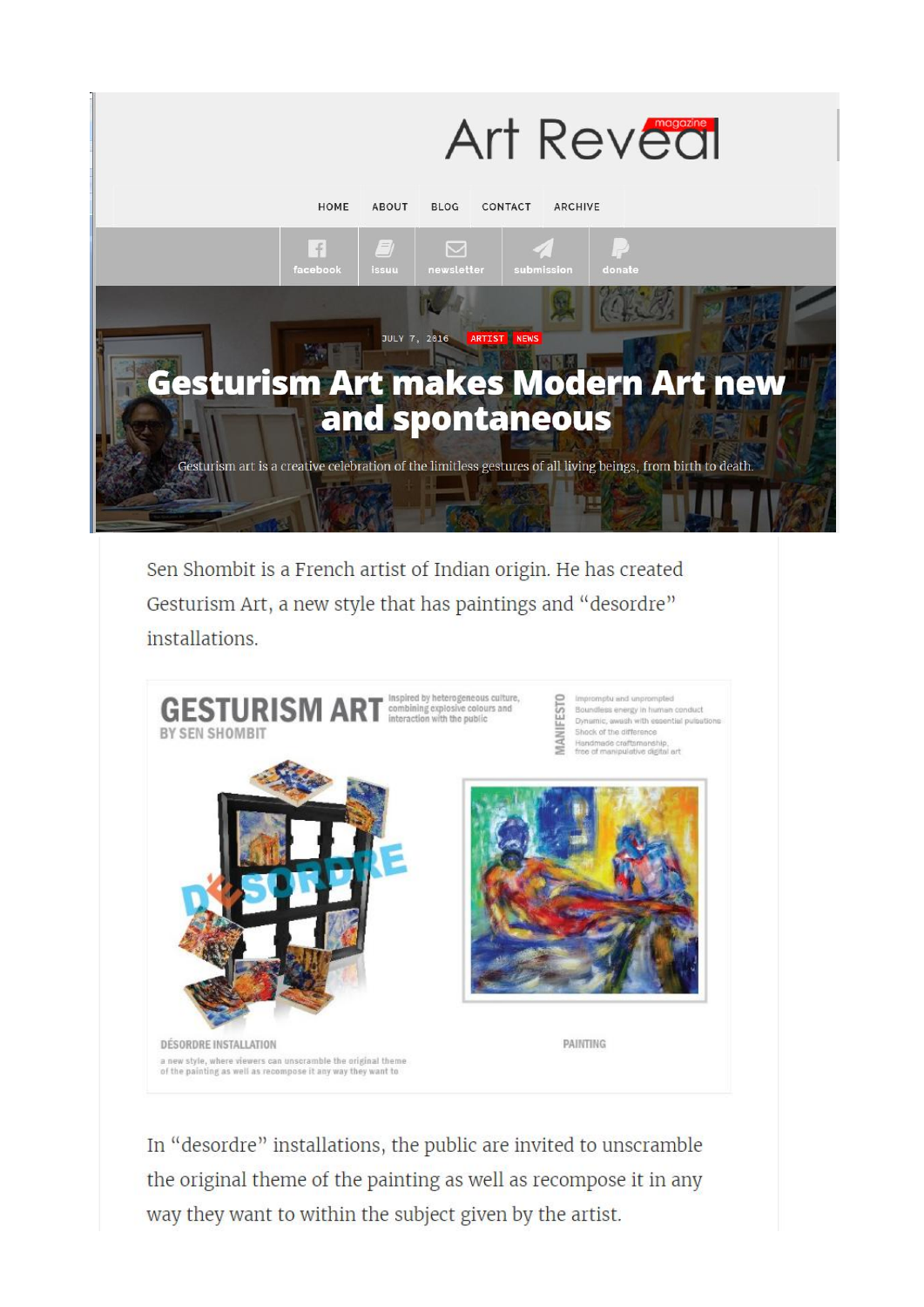

Visitors at Sen's exhibition 2015 in **Carrousal du Louvre, Paris** unscrambling his desordre installation.

## The Gesturism art manifesto comprises of:

- o Impromptu and unprompted
- Boundless energy in human conduct
- · Dynamic, awash with essential pulsations
- Shock of the difference
- <sup>o</sup> Handmade craftsmanship, free of manipulative digital art

## **"DÉSORDRE" IS INFLUENCED BY INDIA'S HETEROGENEITY:**

Arrival and merging of migrants since ancient times from Greece, Africa, Central Asia, Iran, Afghanistan, Europe and more recently 200 years of British colonization in the Indian subcontinent has created a heterogeneous population of extreme diversity over time, like no other in the world. Aside from religious differences in India, every 500 kms, the language, food, culture and behaviour of its 1.2 billion population change radically. This often results in unpredictable physical disorder in every aspect of life. But India is still the world's biggest democracy and the values of love, affection and inclusiveness are highly treasured among its multiple cultures. So the concept of désordre installations represents Sen's country of origin with its natural propensity to develop different visions of any single reality.

**One theme, varied perspectives:** A "désordre" installation is a specific innovative piece that ensures Sen's art is not static. The "desordre" concept reflects people's extensive gestures and their purity of imagination. Its newness is that in a customized magnetized frame, a set of canvases are connected to one another which viewers are invited to physically touch and rebuild the painting with gloves on. Viewers can discover the artist's original theme or create thousands to millions of versions because each canvas can move 360 degrees. But the output will always be one unmoveable visual piece of art. Collectors can even regularly change the placement of each canvas to see the same painting in different perspectives.

## *Gesturism art is a creative celebration of the limitless gestures of all living beings, from birth to death.*

Gesture is among the great human expressions of ideation; from birth to death, uncountable gestures accompany us all the way. Purely based on the artist's handmade craftmanship free of manipulative digital art, Gesturism is boundless energy in human conduct, alive, impromptu and unprompted, dynamic and awash with essential pulsations. It provokes us to take on challenges, and implement the shock of the difference to make an impact which can sustain.

**BEGINNING:** Born 1954, Sen lived poverty stricken in a slum-like refugee colony outside Kolkata without electricity, sanitation or potable water. The poor-rich divide was highly pronounced in India's protected economy then. At age 19, he daringly catapulted himself from this society to arrive in Paris with only \$8 and some of his art work. He encountered uncertainty, poverty and big bang culture shock in France. Yet to realise his dream of living in a country of artistic freedom, he has since integrated seamlessly into French society, culturally, socially and in the domain of art. Today Sen is a French national whose work activities has made him travel extensively in all five continents. Obviously then his art reflects extreme heterogeneity with oceanic human contact and explosive colours. From his experience of grappling contradictory cultures, Sen has established his new philosophy of Gesturism art.